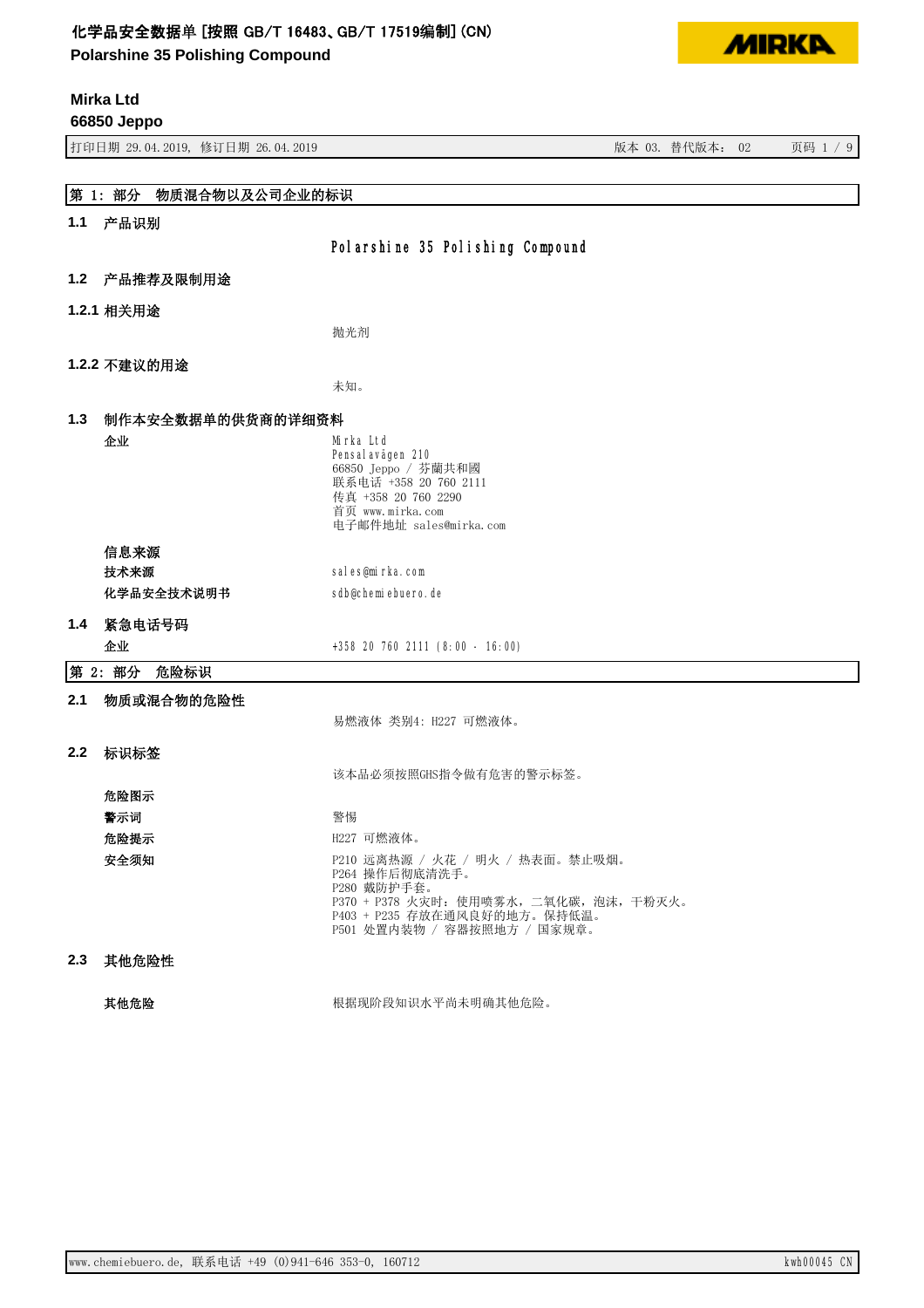**Polarshine 35 Polishing Compound**

# **Mirka Ltd**

**66850 Jeppo**

ᢃঠᰕᵏ؞䇒ᰕᵏ ⡸ᵜᴯԓ⡸ᵜ˖ 亥⸱

**MIRKA** 

# 第 3: 部分 组成成分信息

# 产品种类:

# 3.2 本产品是一种混合物。

|     | 浓度或浓度范围 组成部分                                                                     |                                                                          |  |  |
|-----|----------------------------------------------------------------------------------|--------------------------------------------------------------------------|--|--|
|     | [质量分数,%]<br>30 - 55 氧化铝                                                          |                                                                          |  |  |
|     |                                                                                  | CAS: 1344-28-1, EINECS/ELINCS: 215-691-6, Reg-No.: 01-2119529248-35-XXXX |  |  |
|     |                                                                                  | 15 - < 20 石油加氢轻馏分                                                        |  |  |
|     |                                                                                  | CAS: 64742-47-8, EINECS/ELINCS: 265-149-8, EU-INDEX: 649-422-00-2        |  |  |
|     |                                                                                  | GHS/CLP: 易燃液体 类别4: H227 - 吸入性危害, 第1类: H304                               |  |  |
|     | 5 - < 10 矿物油                                                                     |                                                                          |  |  |
|     |                                                                                  | CAS: 8042-47-5, EINECS/ELINCS: 232-455-8, Reg-No.: 01-2119487078-27-XXXX |  |  |
|     |                                                                                  | GHS/CLP: 吸入性危害, 第1类: H304                                                |  |  |
|     | 组成部分注释<br>所含成分全部在IECSC清单中已列明, 或者不在该清单涵盖范围之内。<br>SVHC 清单(高度关注物质): 不含有或低于0.1% 的物质。 |                                                                          |  |  |
|     |                                                                                  | 所列H项的内容参阅第16章。                                                           |  |  |
|     | 第 4: 部分<br>急救措施                                                                  |                                                                          |  |  |
| 4.1 | 必要的急救措施                                                                          |                                                                          |  |  |
|     | 一般注意事项                                                                           | 脱下被污染的衣物, 下次穿着前应清洗。                                                      |  |  |
|     |                                                                                  |                                                                          |  |  |
|     | 吸入后                                                                              | 提供新鲜空气。                                                                  |  |  |
|     | 皮肤接触后                                                                            | 皮肤接触时用清水及肥皂清洗。<br>感觉皮肤持续刺激时及时就医.                                         |  |  |
|     | 眼部接触后                                                                            | 必须谨慎缓慢的用水冲洗几分钟。如佩戴隐形眼镜应尽量摘除。继续冲洗。<br>如果眼睛感到持续刺激: 请咨询医生/请求医生帮助。           |  |  |
|     | 误吞后                                                                              | 就医治疗。<br>不能催吐。<br>冲洗口腔,大量饮水。                                             |  |  |
| 4.2 | 重要的急性或延迟出现的症状和使用                                                                 |                                                                          |  |  |
|     | 无信息可用。                                                                           |                                                                          |  |  |
|     |                                                                                  |                                                                          |  |  |
| 4.3 | 急救或特别医疗方面的注意事项                                                                   |                                                                          |  |  |
|     |                                                                                  | 对症治疗。                                                                    |  |  |
|     |                                                                                  | 将安全数据单提供给医生                                                              |  |  |
|     | 第 5: 部分<br>消防措施                                                                  |                                                                          |  |  |
| 5.1 | 灭火材料                                                                             |                                                                          |  |  |
|     | 适合的灭火剂                                                                           | 泡沫、灭火粉末, 喷水, 二氧化碳                                                        |  |  |
|     | 不合适的灭火剂                                                                          | 束射水                                                                      |  |  |
| 5.2 | 由于物质或混合物导致的特殊危险                                                                  |                                                                          |  |  |
|     |                                                                                  | 未燃尽的碳氢化合物                                                                |  |  |
|     |                                                                                  | 形成有毒热解产物的危险。                                                             |  |  |
|     |                                                                                  |                                                                          |  |  |
| 5.3 | 消防的注意事项                                                                          |                                                                          |  |  |
|     |                                                                                  | 不可吸入爆炸和火灾废气。                                                             |  |  |
|     |                                                                                  | 使用与周围空气隔离的呼吸防护装备。                                                        |  |  |
|     |                                                                                  | 燃烧残留物和受到污染的消防水必须按照当地法规来处理。                                               |  |  |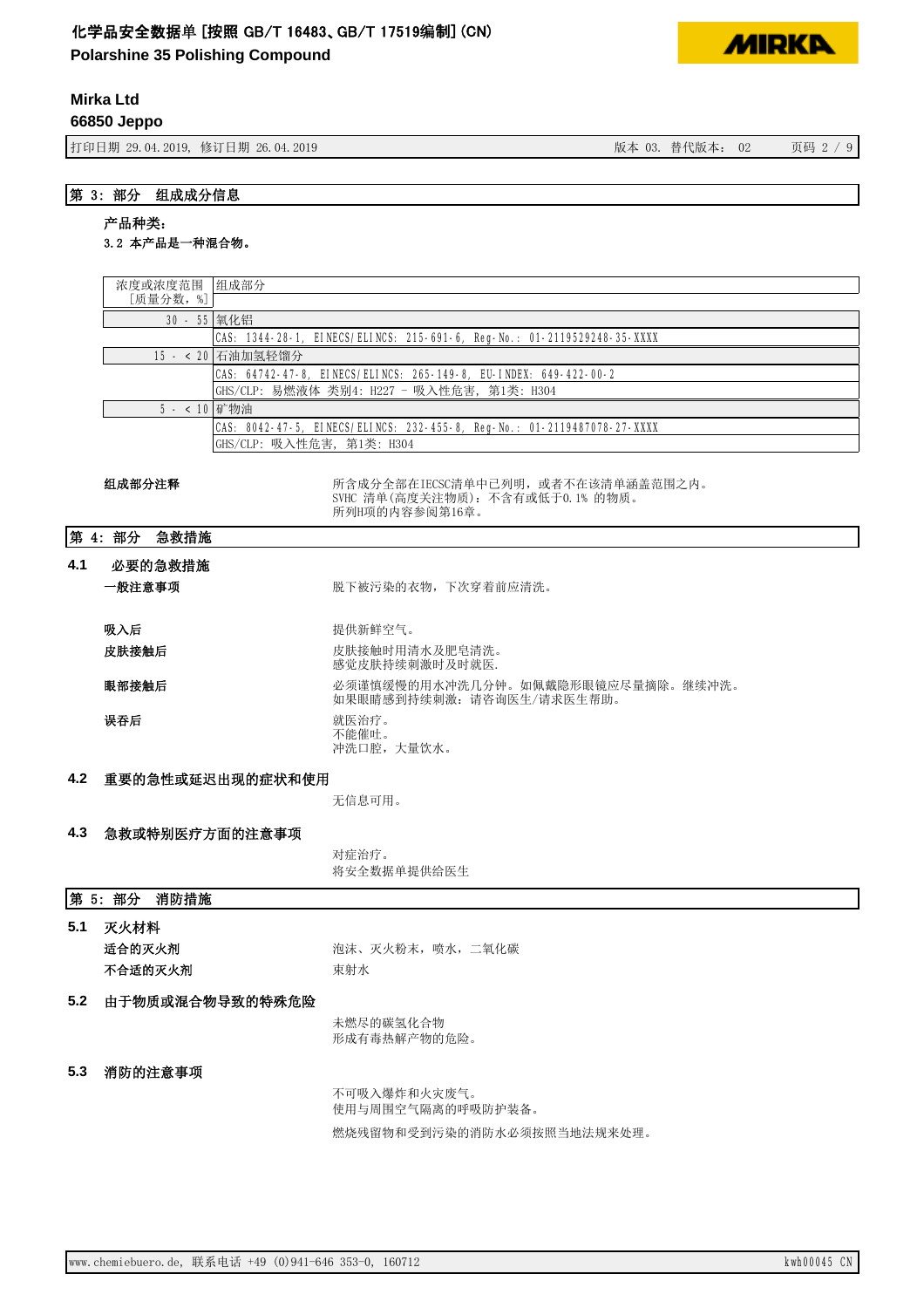**Polarshine 35 Polishing Compound**



**66850 Jeppo**

打印日期 29.04.2019, 修订日期 26.04.2019 28:00 20:00 20:00 20:00 20:00 20:00 20:00 20:00 20:00 20:00 20:00 20:00 20:00 20:00 20:00 20:00 20:00 20:00 20:00 20:00 20:00 20:00 20:00 20:00 20:00 20:00 20:00 20:00 20:00 20:00 20:00 20:

**MIDKD** 

# 第 6: 部分 意外释放措施

### 6.1 作业人员防护措施、防护装备和应急处置程序

提供足够通风。 由于溢出/洒出的产品而导致特别的滑倒危险。 使用合适的个人防护装备(见章节 8)。

#### 6.2 环境保护措施

避免表面膨胀(例如通过阻隔或油封)。 不可让其流入下水道/地表水/地下水中。

## 6.3 泄漏化学品的收容、清除方法及所使用的处置材料

利用吸液性材料(通用结合剂)吸收。 按照当地法律法规来处理吸收过的物质。

#### 6.4 参考其他章节的提示

见章节 8+13

## 第 7: 部分 操作和储存

7.1 安全处置注意事项

只能在通风良好处使用。 避免在密封室内泼洒或喷洒。 机加工时加工设备应有抽吸措施。 避免接触眼睛和皮肤。使用个人防护装备。

远离火源 - 禁止吸烟。

使用本品时禁止饮食或吸烟。 休息时及下班后必须洗手。 涂抹护肤膏保护皮肤。 被污染的工作服应当留在工作岗位。 脱下被污染的衣物,下次穿着前应清洗。

## 7.2 考虑与不兼容物质共同储存的安全条件

铺设耐溶剂密封地板。 必须避免渗入地下。 只能存放在原装容器内。

不能与氧化剂共同存放。

防止加温/过热。 将容器保存在通风良好的地方。 将容器密封保存。 防止霜冻。

#### 7.3 特定的最终使用目的

见产品用途, 章节 1.2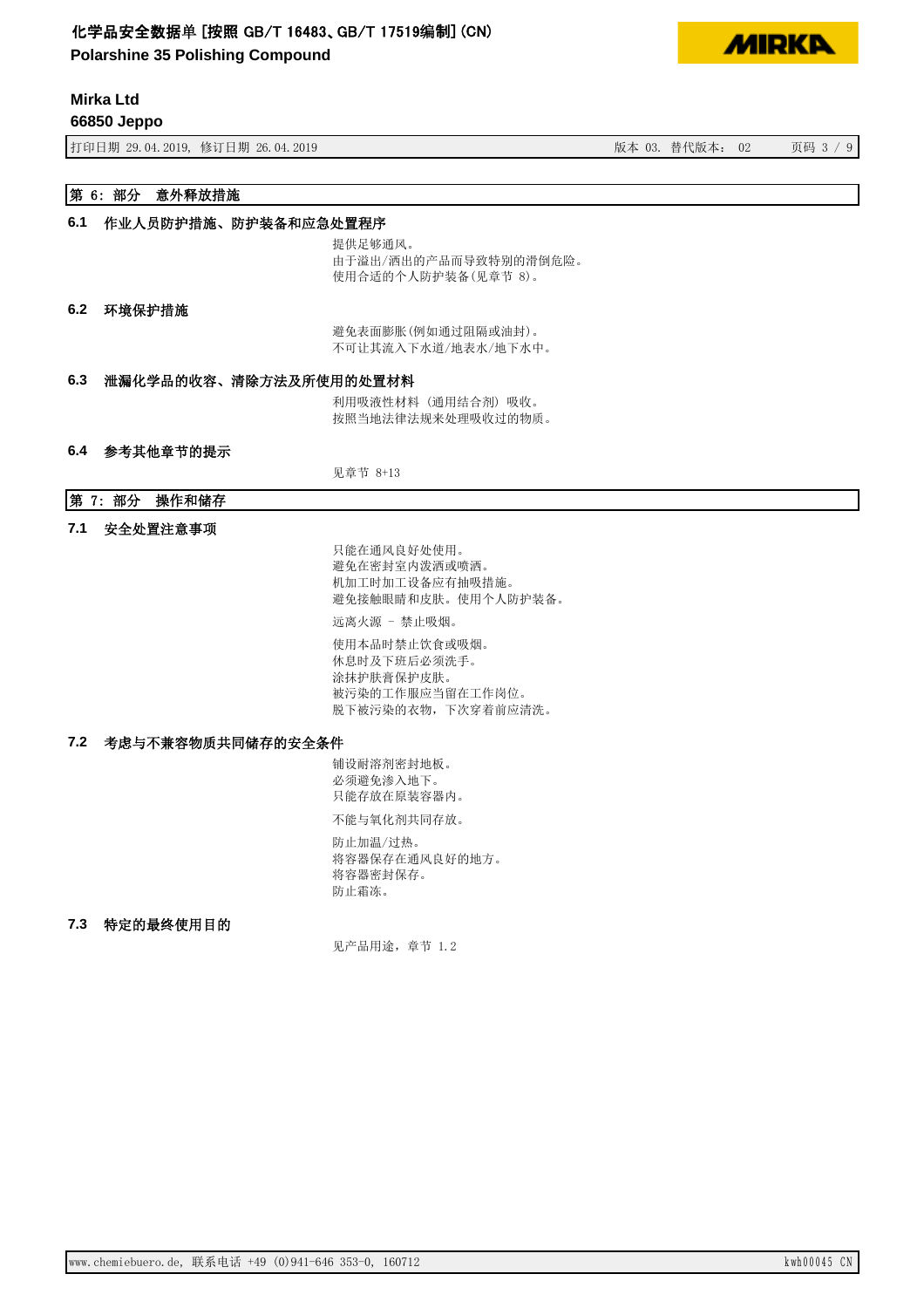**Polarshine 35 Polishing Compound**

# **Mirka Ltd**

**66850 Jeppo**

{1} 50.04.2019, 修订日期 26.04.2019 (19) 12:00 12:00 12:00 12:00 12:00 12:00 12:00 12:00 12:00 12:00 12:00 12:00 1



## 第 8: 部分 暴露控制个人防护

# 8.1 需监控的参数

控制参数 (CN)

| 组成部分                                                                                     |
|------------------------------------------------------------------------------------------|
| 氧化铝                                                                                      |
| CAS: 1344-28-1, EINECS/ELINCS: 215-691-6, Reg-No.: 01-2119529248-35-XXXX                 |
| 8小时: 4 mg/m <sup>3</sup>                                                                 |
| 石油加氢轻馏分                                                                                  |
| CAS: 64742-47-8, EINECS/ELINCS: 265-149-8, EU-INDEX: 649-422-00-2                        |
| 8小时: 165 ppm, 1200 mg/m <sup>3</sup> , Vapor, Total Hydrocarbons, RCP-TWA (manufacturer) |

#### DNEL

| 组成部分                                                    |  |  |
|---------------------------------------------------------|--|--|
| 氧化铝,CAS: 1344-28-1                                      |  |  |
| 工业,吸入(粉尘),长时间 - 系统效果: 15,63 mg/m <sup>3</sup> (AF=3).   |  |  |
| 工业, 吸入(粉尘), 长时间 - 局部效果: 15,63 mg/m <sup>3</sup> (AF=3). |  |  |
| 用户,通过口腔,长时间 - 系统效果: 6,58 mg/m <sup>3</sup> (AF=20).     |  |  |
| 矿物油, CAS: 8042-47-5                                     |  |  |
| 工业, 吸入, 长时间 - 系统效果: 160 mg/m <sup>3</sup> .             |  |  |
| 工业, 皮肤, 长时间 - 系统效果: 220 mg/kg bw/d.                     |  |  |
| 用户,通过口腔,长时间 - 系统效果: 40 mg/kg bw/d.                      |  |  |
| 用户,皮肤,长时间 - 系统效果: 93 mg/kg bw/day.                      |  |  |
| 用户,吸入,长时间 - 系统效果:35 mg/m <sup>3</sup> .                 |  |  |

PNEC

| 组成部分                   |  |
|------------------------|--|
| 氧化铝,<br>CAS: 1344-28-1 |  |
| 该物质不含<br>*有PNEC值。      |  |

#### ࡦ䵢᧗᳤ **8.2**

| 技术设备构建的注意事项 | 确保工作期间有充足的通风。<br>工位测量的测量方法需满足DIN EN<br>482所规定的性能要求。在IFA危险品清单中有示例性的建议。                                           |
|-------------|-----------------------------------------------------------------------------------------------------------------|
| 眼睛防护        | 护目镜 (EN 166:2001)                                                                                               |
| 手部防护        | 本说明为建议。如需详情请联系手套供应商。<br>长时间接触:<br>> 0.4 mm: 丁基橡胶,>480 min (EN 374)。<br>喷溅接触<br>> 0.4 mm: 丁腈橡胶, >480 分钟(EN 374)。 |
| 皮肤和身体防护     | 工作防护服。                                                                                                          |
| 其他预防措施      | 根据危险物质浓度及数量以及工作岗位的特殊性选择个人防护装备。防护装备的化学物质耐受<br>性应当向其供应商了解清楚。<br>切勿吸入气体/蒸汽/气雾。<br>避免接触眼睛和皮肤。                       |
| 呼吸系统防护      | 高浓度时的呼吸防护。<br>短时间过滤设备, 组合过滤器A-P1。(DIN EN 14387)                                                                 |
| 热危险         | 不适用                                                                                                             |
| 环境暴露的限制和监控  | 遵守有关限制排入空气、水及土壤的现行环保条例。                                                                                         |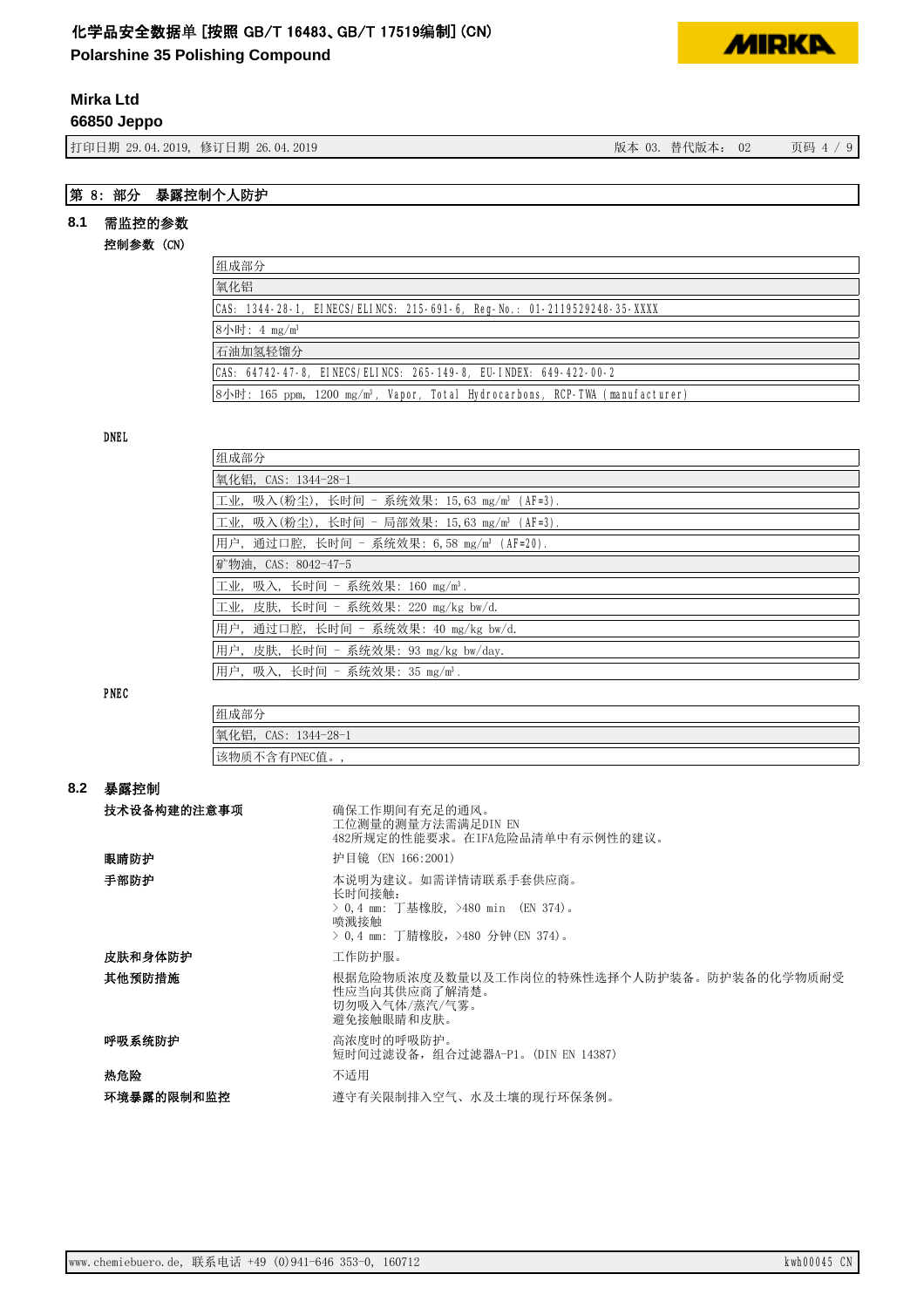**Polarshine 35 Polishing Compound**



# **Mirka Ltd**

**66850 Jeppo**

有一种 打印日期 29.04.2019, 修订日期 26.04.2019 3. 2019 20: 20:20: 第一次本 03. 替代版本: 02 页码 5 / 9

第 9: 部分 物理和化学性质

| 9.1 | 基本物理和化学性质的说明              |                                            |  |  |
|-----|---------------------------|--------------------------------------------|--|--|
|     | 形状                        | 膏状                                         |  |  |
|     | 颜色                        | 白色                                         |  |  |
|     | 气味                        | 温和                                         |  |  |
|     | 气味界限                      | 无信息可用。                                     |  |  |
|     | pH值                       | 无信息可用。                                     |  |  |
|     | pH 值 [1%]                 | 无信息可用。                                     |  |  |
|     | 沸点「°Cl                    | 无信息可用。                                     |  |  |
|     | 闪点 [° C]                  | $> 65^{\circ}$ C / $>149^{\circ}$ F        |  |  |
|     | 易燃性 [°C]                  | 不适用                                        |  |  |
|     | 爆炸下限                      | 无信息可用。                                     |  |  |
|     | 爆炸上限                      | 无信息可用。                                     |  |  |
|     | 助燃/氧化特性                   | 否                                          |  |  |
|     | 饱和蒸气压「kPal                | 无信息可用。                                     |  |  |
|     | 相对密度 [g/ml]               | 1.4                                        |  |  |
|     | 堆积密度 [kg/m <sup>3</sup> ] | 不适用                                        |  |  |
|     | 可溶解于水                     | 可混合                                        |  |  |
|     | 辛醇/水分配系数                  | 无信息可用。                                     |  |  |
|     | 黏度                        | $> 20.5$ mm <sup>2</sup> /s (40° C/104° F) |  |  |
|     | 相对蒸气密度(空气=1)              | 无信息可用。                                     |  |  |
|     | 蒸发速率                      | 无信息可用。                                     |  |  |
|     | 熔点 [° C]                  | 无信息可用。                                     |  |  |
|     | 自燃温度 [°C]                 | 无信息可用。                                     |  |  |
|     | 分解温度 [° C]                | 无信息可用。                                     |  |  |

## 9.2 其他说明

无

## 第 10: 部分 稳定性和反应性

#### 10.1 反应性

尚不知有特别反应性。

#### 10.2 化学稳定性

在常温下稳定

# 10.3 可能的危险反应

与氧化剂反应。

# 10.4 需要避免的条件

急剧加热。

# 10.5 不兼容的物质

见章节 10.3.

# 10.6 危险的分解产物

尚不知有特别反应性。

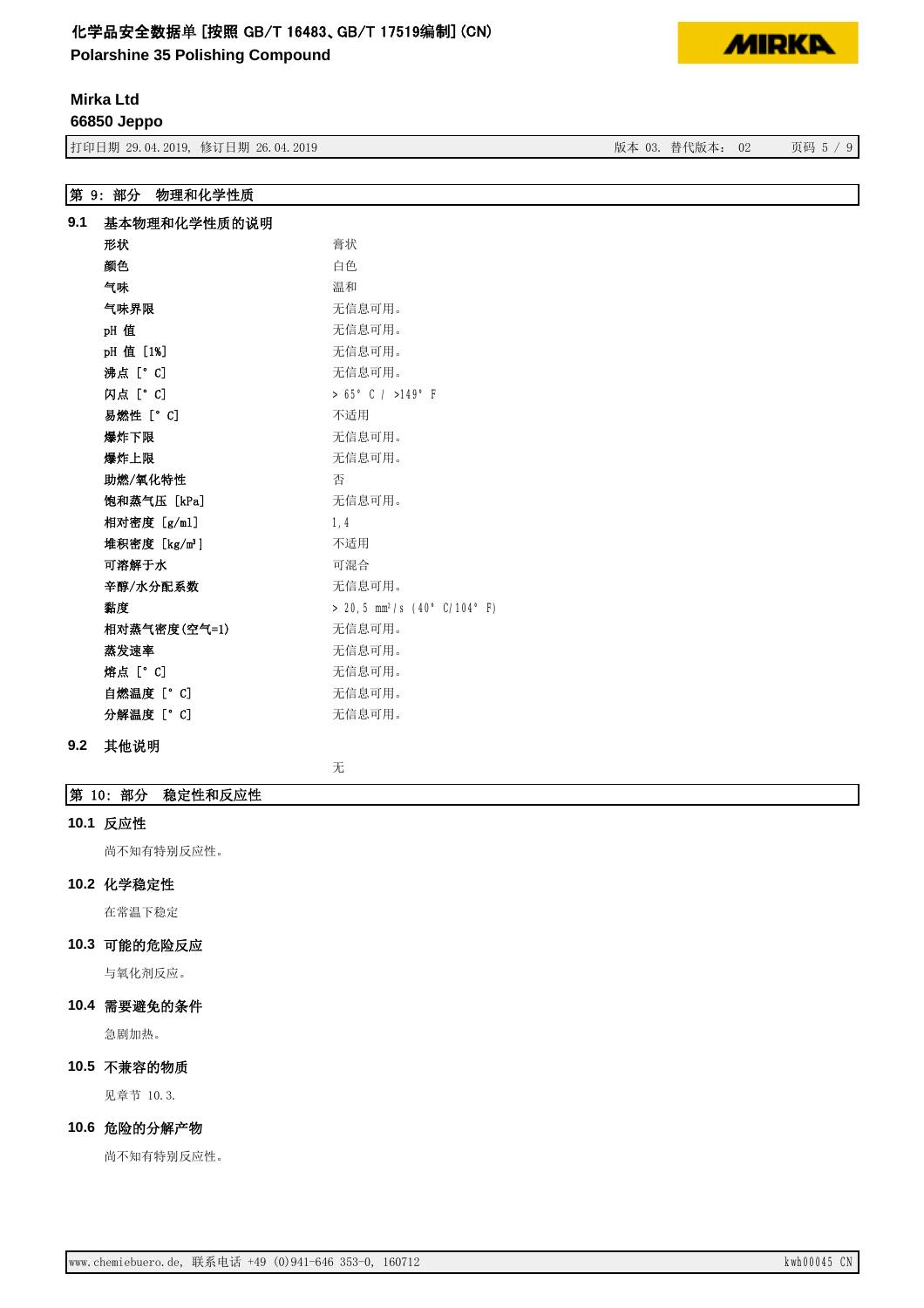**Polarshine 35 Polishing Compound**

# **Mirka Ltd**

**66850 Jeppo**

{1} \$ 50,04,2019, \$19 \$14,2019 \$ 50,04.2019 \$ 50,000 \$ 50,000 \$ 50,000 \$ 50,000 \$ 50,000 \$ 50,000 \$ 50,000 \$ 50

# 第 11: 部分 毒理学信息

### 11.1 毒效说明

#### 急性毒效

| 组成部分                                         |
|----------------------------------------------|
| 氧化铝, CAS: 1344-28-1                          |
| LD50, 通过口腔, 老鼠: > 5000 mg/kg.                |
| LC50, 吸入, 老鼠: > 5 mg/m <sup>3</sup> .        |
| 矿物油, CAS: 8042-47-5                          |
| LD50, 通过口腔, 老鼠: > 5000 mg/kg.                |
| LD50, 皮肤, 家兔: > 2000 mg/kg.                  |
| 石油加氢轻馏分, CAS: 64742-47-8                     |
| LD50, 皮肤, 家兔: > 5000 mg/kg bw.               |
| LD50, 通过口腔, 老鼠: > 5000 mg/kg bw.             |
| LC50, 吸入(蒸汽), 老鼠: > 5000 mg/m <sup>3</sup> . |

| 眼睛刺激或腐蚀           | 根据现有资料, 分类标准不符合。                                                                     |
|-------------------|--------------------------------------------------------------------------------------|
| 皮肤刺激或腐蚀           | 根据现有资料,分类标准不符合。                                                                      |
| 呼吸或皮肤过敏           | 根据现有资料,分类标准不符合。                                                                      |
| 特异性靶器官系统毒性 一次接触   | 根据现有资料,分类标准不符合。                                                                      |
| 特异性靶器官系统毒性 - 反复接触 | 根据现有资料, 分类标准不符合。                                                                     |
| 生殖细胞突变性           | 根据现有资料,分类标准不符合。                                                                      |
| 牛殖毒性              | 根据现有资料,分类标准不符合。                                                                      |
| 致癌性               | 根据现有资料,分类标准不符合。                                                                      |
| 吸入性危害物质           | 根据现有资料,分类标准不符合。                                                                      |
| 一般备注              | 经常长时间的皮肤接触会导致皮肤刺激。<br>皮肤脱脂作用。                                                        |
|                   | 无整体产品的毒理学数据。<br>所列举的成分毒性数据主要针对医疗工作者、现场的安全及健康领域的专业人员和毒理学家。<br>所列举的内含成分毒性数据由原材料生产厂家提供。 |

# 第 12: 部分 生态学信息

# 12.1 生态毒性

| 组成部分                                                    |  |  |
|---------------------------------------------------------|--|--|
| 石油加氢轻馏分, CAS: 64742-47-8                                |  |  |
| $(48h)$ , Daphnia magna: 1000 mg/l.<br>ELO.             |  |  |
| ELO, (72h), Pseudokirchneriella subcapitata: 1000 mg/l. |  |  |
| (96h), Oncorhynchus mykiss: 1000 mg/l.                  |  |  |

# 12.2 持久性和降解性

续存性和可分解性

| 环境适应性特征        | 无信息可用。                                                                                      |
|----------------|---------------------------------------------------------------------------------------------|
| 在污水处理厂处理过程中的特性 | 无信息可用。                                                                                      |
| 牛物降解性。         | CAS 64742-47-8 - 可生物降解。<br>CAS 8042-47-5 - 不容易生物降解。<br>CAS 1344-28-1 - 有关生物降解的测定方法不适用于无机物质。 |

#### 12.3 生物富集或生物积累性

无信息可用。

## 12.4 在土壤中的流动性

无信息可用。

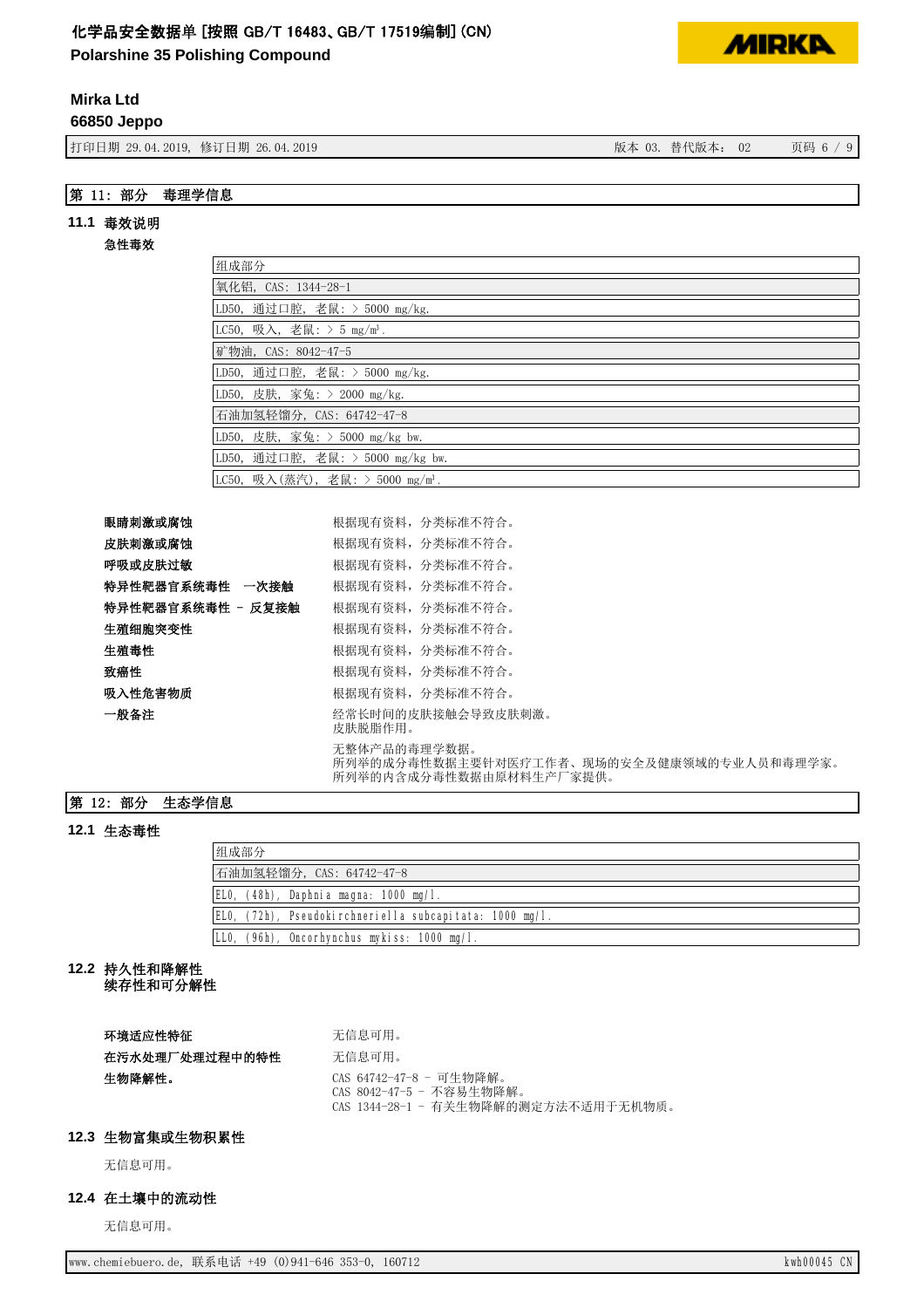**Polarshine 35 Polishing Compound**

# **Mirka Ltd**

**66850 Jeppo**

| 打印日期 29.04.2019, 修订日期 26.04.2019 | 版本 03. 替代版本: 02<br>页码 7 / 9 |
|----------------------------------|-----------------------------|
|----------------------------------|-----------------------------|

## 12.5 PBT与vPvB评估结果

不适用

## 12.6 其他有害效应

无整体产品的生态学数据。 不可让产品不受控制的进入环境。

# 第 13: 部分 处置参考

13.1 废物处理方法

按照当地的法律法规来处理废弃物。

## 污染的包装

|            | 如有必要与处置方/相关机构协调处置。                   |
|------------|--------------------------------------|
| AVV 编号(推荐) | 120121                               |
| 污染包装物      |                                      |
|            | 未受到污染的包装应循环再利用。<br>不能清洗的包装必须与物质一同处置。 |
| AVV 编号(椎差) | 150102                               |

| ハハ 洲 ケ (北仔)                    | <b>NU DCI</b>                       |
|--------------------------------|-------------------------------------|
| 第 14: 部分<br>运输信息               |                                     |
| 14.1 联合国危险货物编号 (UN号)<br>陆地运输根据 | 不适用                                 |
| (ADN)                          | 不适用                                 |
| 船舶运输根据 IMDG                    | 不适用                                 |
| 航空运输根据 IATA                    | 不适用                                 |
| 14.2 联合国运输名称<br>陆地运输根据         | 非危险品                                |
| (ADN)                          | 非危险品                                |
| 船舶运输根据 IMDG                    | NOT CLASSIFIED AS "DANGEROUS GOODS" |
| 航空运输根据 IATA                    | NOT CLASSIFIED AS "DANGEROUS GOODS" |
| 14.3 联合国危险性分类<br>陆地运输根据        | 不适用                                 |
| (ADN)                          | 不适用                                 |
| 船舶运输根据 IMDG                    | 不适用                                 |
| 航空运输根据 IATA                    | 不适用                                 |

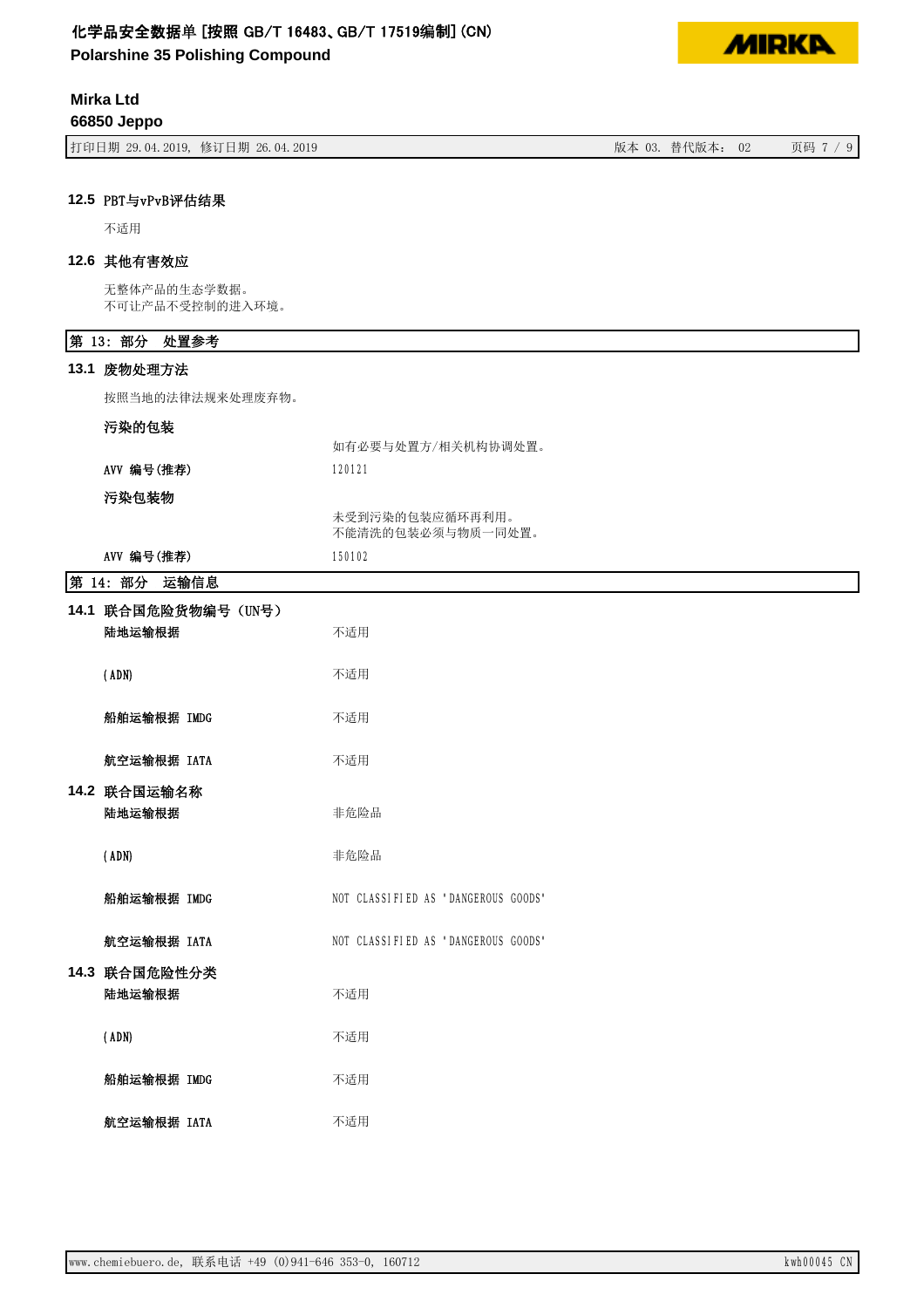**Polarshine 35 Polishing Compound**



# **Mirka Ltd**

**66850 Jeppo**

| 打印日期 29.04.2019, 修订日期 26.04.2019 | 替代版本:<br>版本 03.<br>02 | 页码 8 / |
|----------------------------------|-----------------------|--------|

| 14.4 包装类别       |     |
|-----------------|-----|
| 陆地运输根据          | 不适用 |
| (ADN)           | 不适用 |
| 船舶运输根据 IMDG     | 不适用 |
| 航空运输根据 IATA     | 不适用 |
| 14.5 海洋污染物(是/否) |     |
| 陆地运输根据          | 否   |
| (ADN)           | 否   |
| 船舶运输根据 IMDG     | 否   |
| 航空运输根据 IATA     | 否   |
| 14.6 使用者的特殊防范措施 |     |

相关信息见章节 6 至 8。

## 14.7 大宗货物运输根据《防止船舶污染海洋公约 》附录 II 及 IBC-Code

不适用

## 第 15: 部分 法规信息

| 15.1 安全、健康和环保规章/材料或混合物的专项法规            |                                                                                                                                                          |
|----------------------------------------|----------------------------------------------------------------------------------------------------------------------------------------------------------|
| 安全提示                                   | 1991/689 (2001/118); 2010/75; 2004/42; 648/2004; 1907/2006 (REACH); 1272/2008;<br>75/324/EWG (2016/2037/EG); (EU) 2015/830; (EU) 2016/131; (EU) 517/2014 |
| 运输规定                                   | ADR (2019); IMDG-Code (2019, 39. Amdt.); IATA-DGR (2019)                                                                                                 |
| 下列法律、法规、规章和标准,对该化<br>学品的管理作了相应的规定(CN): | 按照 GB/T 16483-2008、GB/T 17519-2013编制, GB 13690 - 2009; GB 15258-2009; GB<br>12268-2012; GBZ 2.1-2007; GB 30000.2-29-2013                                 |
|                                        | 注意从业限制。                                                                                                                                                  |
| 使用有毒物品作业场所劳动保护条例:<br>高毒物品目录:列入。        |                                                                                                                                                          |
| - VOC $(2010/75/CE)$                   | ca. 16%                                                                                                                                                  |
| 15.2 材料安全评估                            |                                                                                                                                                          |
|                                        | 针对本产品未实施物质安全评估。                                                                                                                                          |
| 第<br>其他信息<br>16: 部分                    |                                                                                                                                                          |

16.1 危险性说明全文 (部分 03)

> H304 吞咽及进入呼吸道可能致命。 H227 可燃液体。